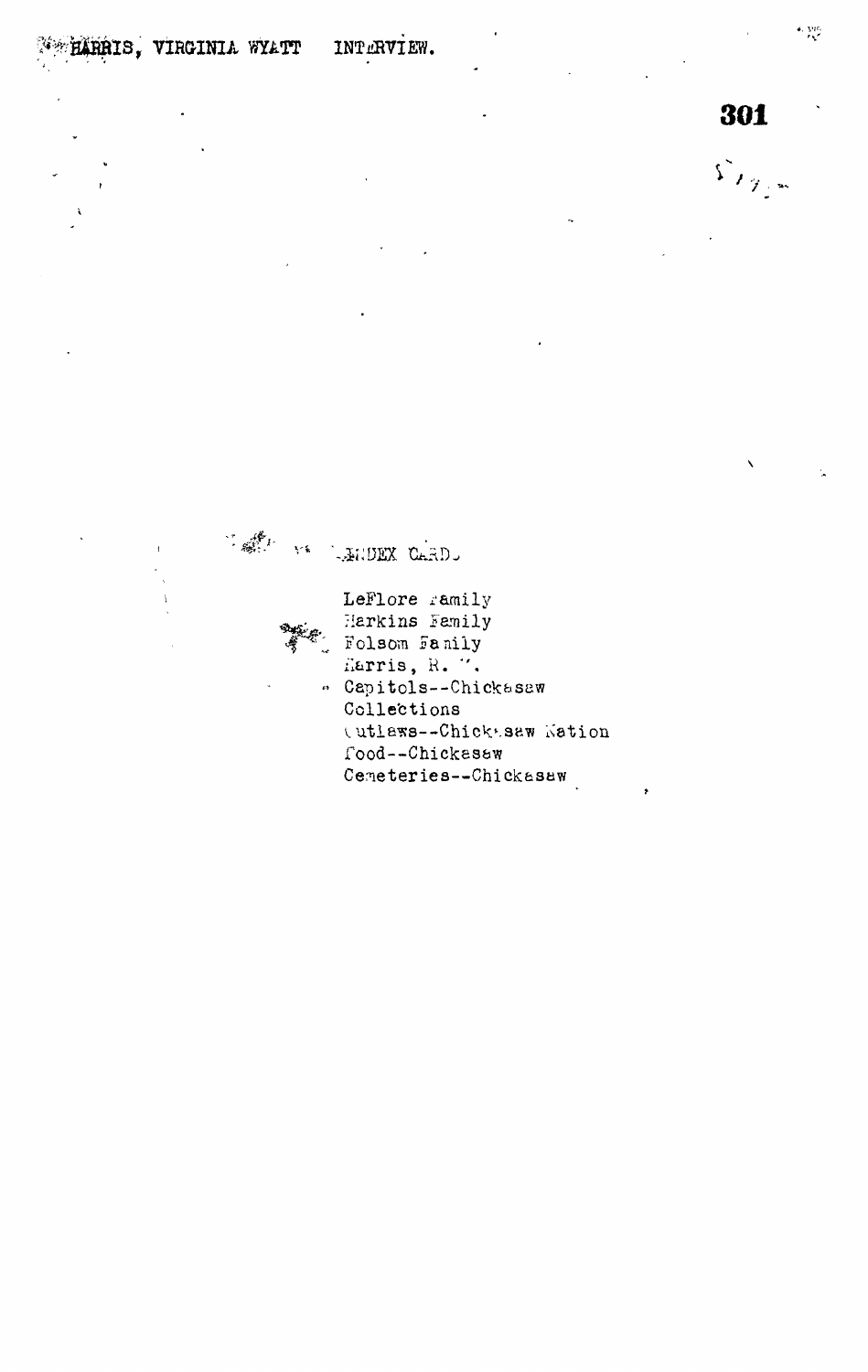HARRIS, VIRGINIA .YATT INTERVIEN.

**• " #5195**

**(Interview with - Mrs. Virginia Wyatt Harris By Graee W. Smith, Field Worker).** March 15, 1937 at Tishomingo, Oklahoma.

The Louis Le Flore homs is a historical place **The Ltfbis Le Flore horns is a historical place** today in Mississippi. The furnishings of this home were copied from Josephine, wife of Napoleon, and the **\*ere copied from Josephine, wife of Napoleon, and the** name of the home, Mal Maison, it was named for Joseph**name of the home, Mai Mai son, it was named for Joseph**ine's palace in France. Louis Le Flore was a fullblood Frenchman. He married three times," Two of his wives **Frenchman. He married three times," Two of his wives** were Choctaws, both Cravat by name. They were first cousins of Push-Ma-Ta-Ha. John Harkins married one of **oousins. of Push—V.a-Ta-Ha. John Harkins married one of** Louis Le Flore's daughters, and their children were **Louis Le Flora's daughters, and their children were <sup>V</sup> Minerva Folsom and they had two children, Willis and** Minerva. George Harkin's widow, Aunt Mary Harkins, is living with her daughter at Emet, Oklahoma, and she is **89 years old. Minerva Harkins is the present Mrs. Virginia %att Harris, the second wife of R. M. Harris,**  $dP$   $\geq$   $\sim$ Governor of Chickasaw Nation. "Virginia Nyatt Harris **was born in Choc taw Nation near Ft. Towson in 1869. Her parents were Minerva and Montgomery Wyatt, her father was white and mother Indian and they belong to the ^hoctaw tribe. Her ancestors oame from Mississippi.** 302

r.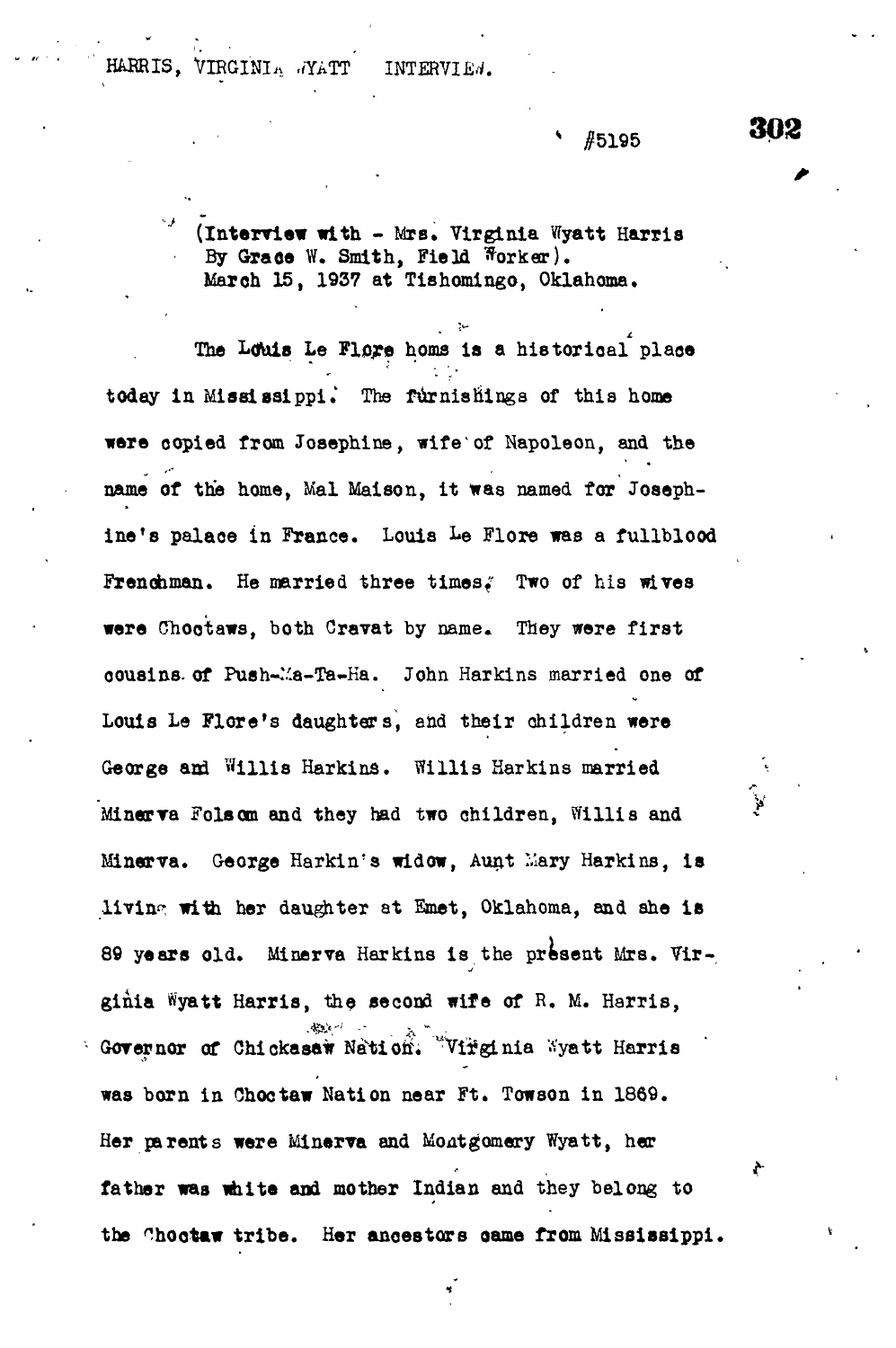HARRIS, VIRGINI. *..* YATT INTERVIEW. ... ... 75195

 $\mathbf{J}$  .

**303**

p. 2

On Governor R. M. Harris's side, Louis LeFlore's third wife waa a Chickaaaw Indian, (whose name the family did not know). Their daughter, Elsie, married Daniel Harris. Their son, Joseph Harris, married Catherine Nail. They were the parents of Governor R. M. Harris. Governor Harris was the Governor of the Chickasaw Indians; he died November 11, 1927, and is buried in the city cemetery here, (Tishomingo). R. M. Harris Jr., the son of Goyernor. Harris is living in Tishomingo, Oklahoma now and is the only  $\mathbb{S}_{0y}$ .

### GAPITOL

The first Capitol of Chickasaw tribe was the old smoke house out on Governor Harris' place. It has been removed to the court house lawn and now stands on the west side of the present courthouse. The present courthouse, or the old Ghickasaw Capitol, was built while Governor R. M. Harris was the Governor.

# THE BATTLE SITE

A Battle Site of the Civil War was at Ft. Washita which was a military post. In this part of the country Ft. Washita is called a^ ghost town. (The scene of many ghost stories).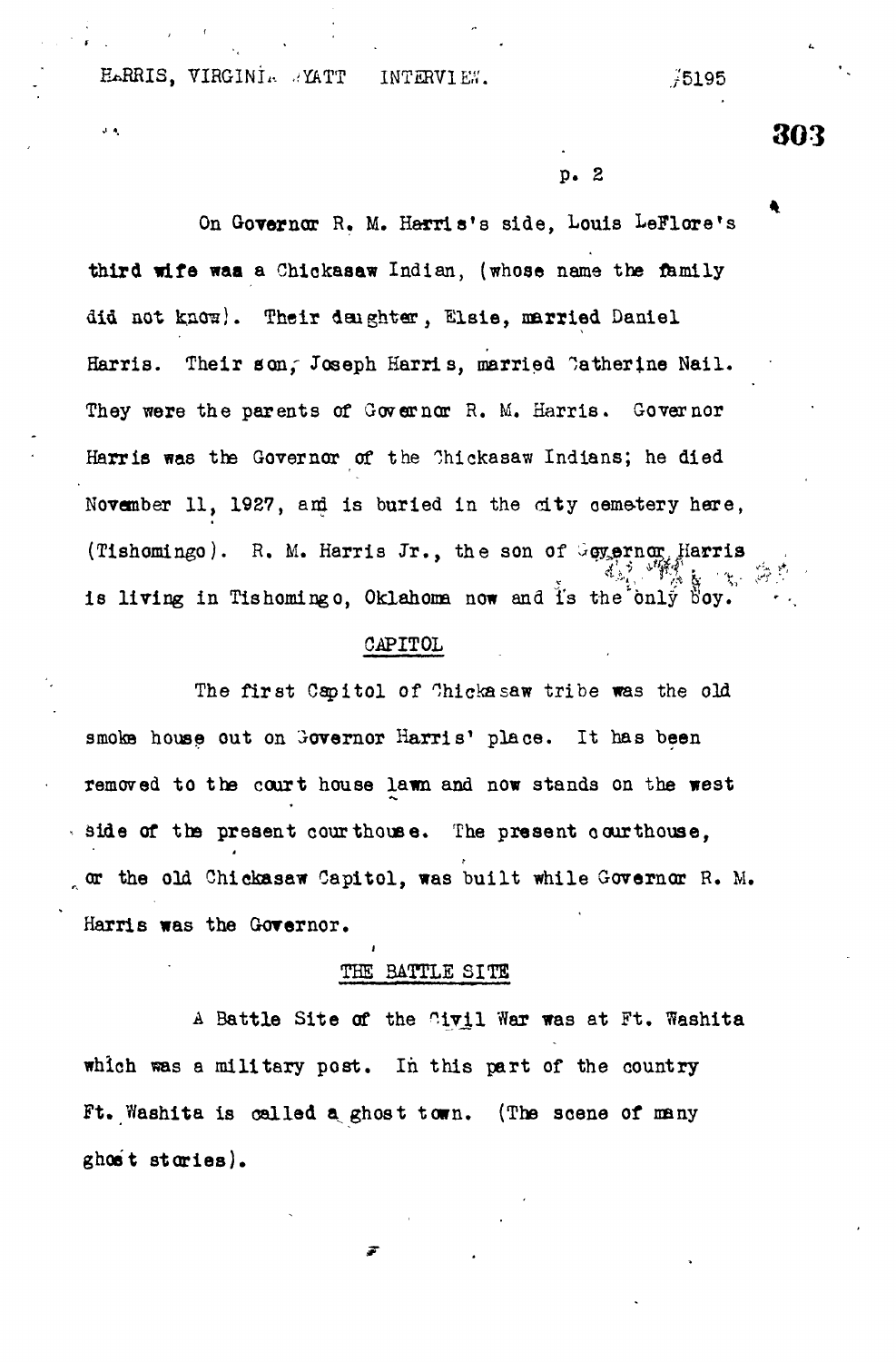KARRIS, VIRGINIA «Y..TT 1NTERVIE». • , 5195

**304**

 $\ddot{\phantom{a}}$ 

# $\mathcal{V}$  by  $p \cdot 3$  is the positive set of  $p \cdot 3$

## CHIEF TISHOMINGO

Tishomingo was named after the chief of "hickasaw tribe. He camped near the springs in Tishomingo. This was before the Indians had a Governor and there was no town. Governor J. H. Johnston's wife is a descendant of Chief Tishomingo.

### MAP

Mrs. R. M. Harris Jr. has a map of the old Indian Territory in good condition. They want to keep the original copy but you can have a duplicate of the map made if you wish.

#### 3ILL OF SALS

Mrs. R. M. Harris Jr. has a bill of sale for cattle in the original handwriting of J. D. Harris, the father of Governor Harris. The bill was made in 1886 and is in good condi tion.

### ROBBERS

In years past the robbers used to come into Indian Territory and molest the people, they would take coals of fire and burn their faces and punish the people in other ways, trying to get the people to tell of buried treasure and gold.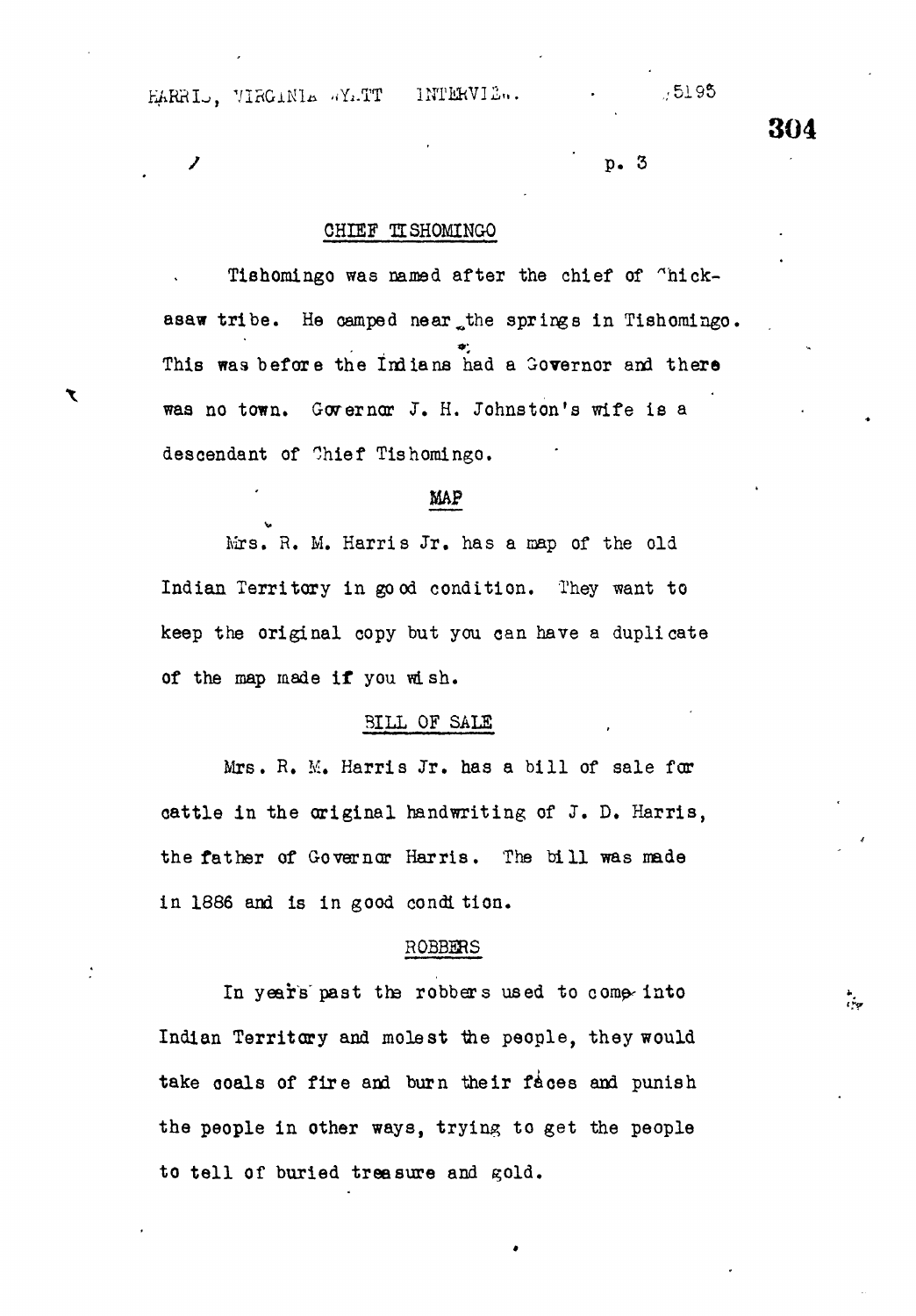$/5195$ 

**305**

#### p. 4

The James brothers were among these robbers and called desperadoes. They camped near Blue river at some springs and the springs are called Desperado Springs today.

# OHUROH

Reverend J. J. Reed, a missionary, was stationed a t Wapanucka, Oklahoma.

The Harris family Bible is in the historical building in Oklahoma City, Oklahoma.

## INDIAN OOQKING-

Cold (or coal) flour--a drink. Corn is parched. then beaten into a meal. This is mixed with sugar and water, making a delicious drink.

PASHOFA. Corn is beaten in a mortar with pestle . Corn is then boiled with fresh pork until tender.

This little story is told of the uncivilized Indians. When, the pashofa was boiling and a dog would come .up to smell, the Indian would hit the dog in the head with the stirring-paddle and cook dog and all .

WALUXSHA. Or wild grape dumplings. This dish is made of wild post oak grapes, boiled, and strained. The juice is sweetened to taste. When the dumplings are made, quite tough and dropped into the juice.